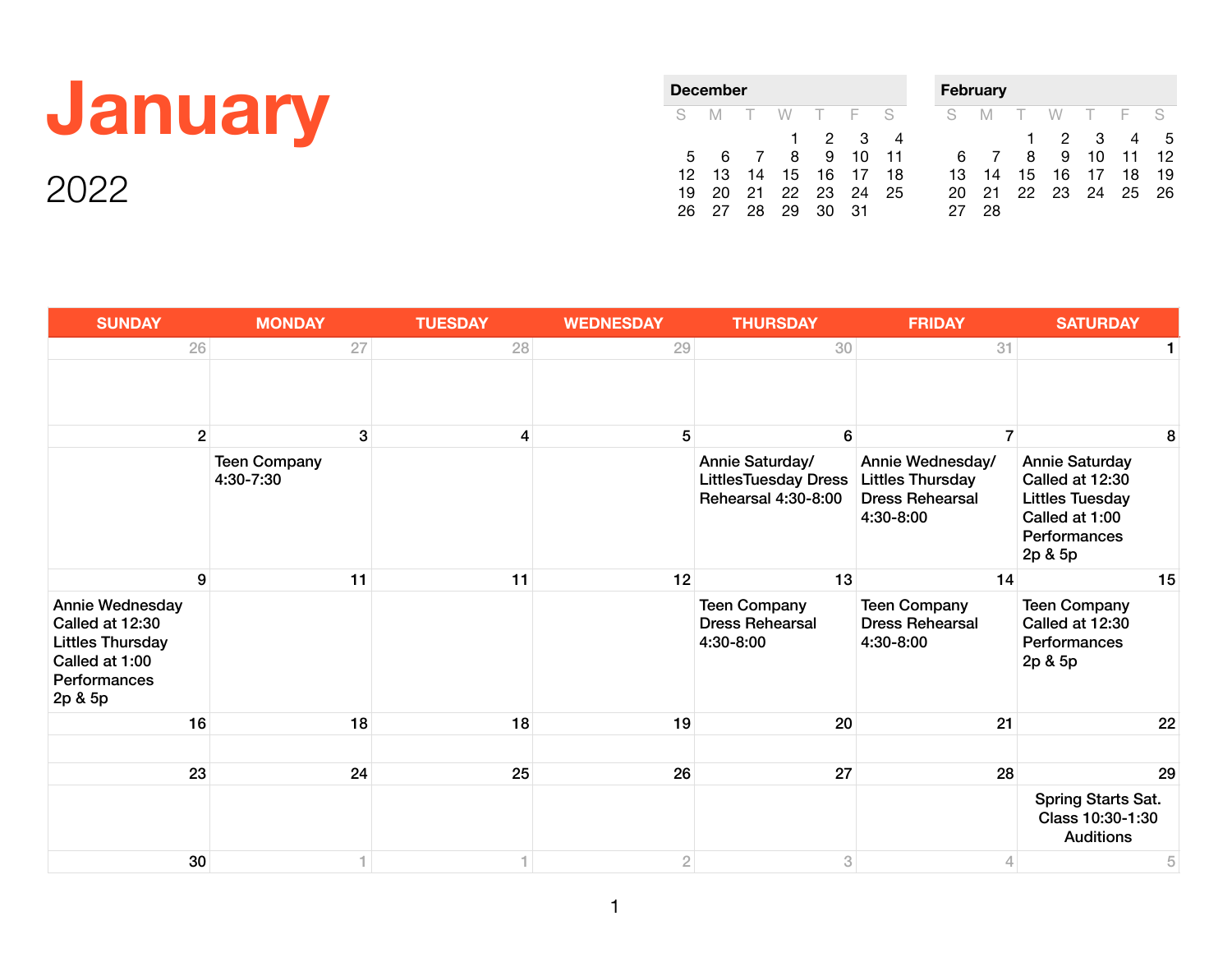| <b>SUNDAY</b> | <b>MONDAY</b> | <b>TUESDAY</b> | <b>WEDNESDAY</b> | <b>THURSDAY</b> | <b>FRIDAY</b> | <b>SATURDAY</b> |
|---------------|---------------|----------------|------------------|-----------------|---------------|-----------------|
|               |               |                |                  |                 |               |                 |
|               |               |                |                  |                 |               |                 |
|               |               |                |                  |                 |               |                 |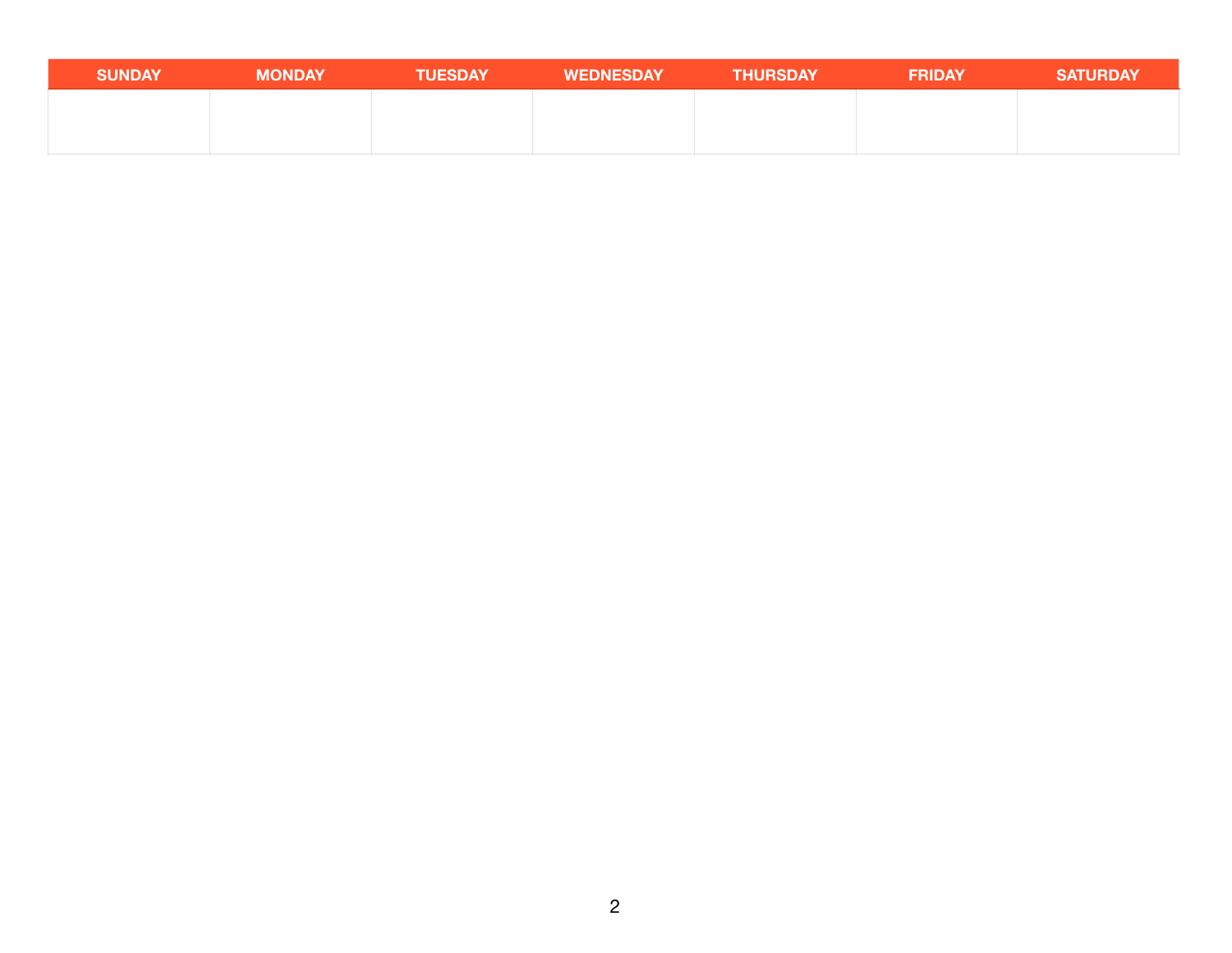## **February**

| <b>January</b> |    |        |    |     |     |    |  |  |  |
|----------------|----|--------|----|-----|-----|----|--|--|--|
| S              | M  | $\top$ | W  | - F | - F | S  |  |  |  |
|                |    |        |    |     |     | 1  |  |  |  |
| 2              | З  | 4      | 5  | 6   |     | 8  |  |  |  |
| 9              | 10 | 11     | 12 | 13  | 14  | 15 |  |  |  |
| 16             | 17 | 18     | 19 | 20  | 21  | 22 |  |  |  |
| 23             | 24 | 25     | 26 | 27  | -28 | 29 |  |  |  |
|                | 31 |        |    |     |     |    |  |  |  |

| <b>March</b> |    |     |    |    |     |    |  |  |  |  |
|--------------|----|-----|----|----|-----|----|--|--|--|--|
| S            | M  | - F | W  | т. | - F | S  |  |  |  |  |
|              |    | 1   | 2  | З  |     | 5  |  |  |  |  |
| 6            |    | 8   | 9  | 10 | 11  | 12 |  |  |  |  |
| 13           | 14 | 15  | 16 | 17 | 18  | 19 |  |  |  |  |
| 20           | 21 | 22  | 23 | 24 | 25  | 26 |  |  |  |  |
| 27           | 28 | 29  | 30 | 31 |     |    |  |  |  |  |

| <b>SUNDAY</b> | <b>MONDAY</b>                     | <b>TUESDAY</b>                      | <b>WEDNESDAY</b>                                          | <b>THURSDAY</b>                                                         | <b>FRIDAY</b>                     | <b>SATURDAY</b>                   |
|---------------|-----------------------------------|-------------------------------------|-----------------------------------------------------------|-------------------------------------------------------------------------|-----------------------------------|-----------------------------------|
| 30            | 31                                | $\mathbf{1}$                        | 2 <sup>1</sup>                                            | 3                                                                       | $\overline{4}$                    | 5                                 |
|               |                                   | <b>Tuesday Littles</b><br>4:30-5:30 | Wed. Class<br>4:30-7:30<br><b>Auditions</b>               | <b>Thursday Littles</b><br>4:30-5:30<br>Cabaret Club 4:30-6<br>& 5:30-7 |                                   | Sat. Class<br>10:30-1:30          |
| 6             | $\overline{7}$                    | 8                                   | 9                                                         | 10                                                                      | 11                                | 12                                |
|               |                                   | <b>Tuesday Littles</b><br>4:30-5:30 | Wed. Class<br>4:30-7:30                                   | <b>Thursday Littles</b><br>4:30-5:30<br>Cabaret Club 4:30-6<br>& 5:30-7 |                                   | Sat. Class<br>10:30-1:30          |
| 13            | 11                                | 15                                  | 16                                                        | 17                                                                      | 18                                | 19                                |
|               |                                   | <b>Tuesday Littles</b><br>4:30-5:30 | Wed. Class<br>4:30-7:30                                   | <b>Thursday Littles</b><br>4:30-5:30<br>Cabaret Club 4:30-6<br>& 5:30-7 |                                   | Sat. Class<br>10:30-1:30          |
| 20            | 18                                | 22                                  | 23                                                        | 24                                                                      | 25                                | 26                                |
|               | <b>Winter Break</b><br>No Classes | <b>Winter Break</b><br>No Classes   | <b>Winter Break</b><br>No Classes                         | <b>Winter Break</b><br><b>No Classes</b>                                | <b>Winter Break</b><br>No Classes | <b>Winter Break</b><br>No Classes |
| 27            | 28                                |                                     | $\overline{2}$                                            | 3                                                                       | 4                                 | 5                                 |
|               |                                   |                                     |                                                           |                                                                         |                                   |                                   |
| 6             |                                   | 8                                   | $\mathcal{G}% _{M_{1},M_{2}}^{\alpha,\beta}(\varepsilon)$ | 10                                                                      | 11                                | 12                                |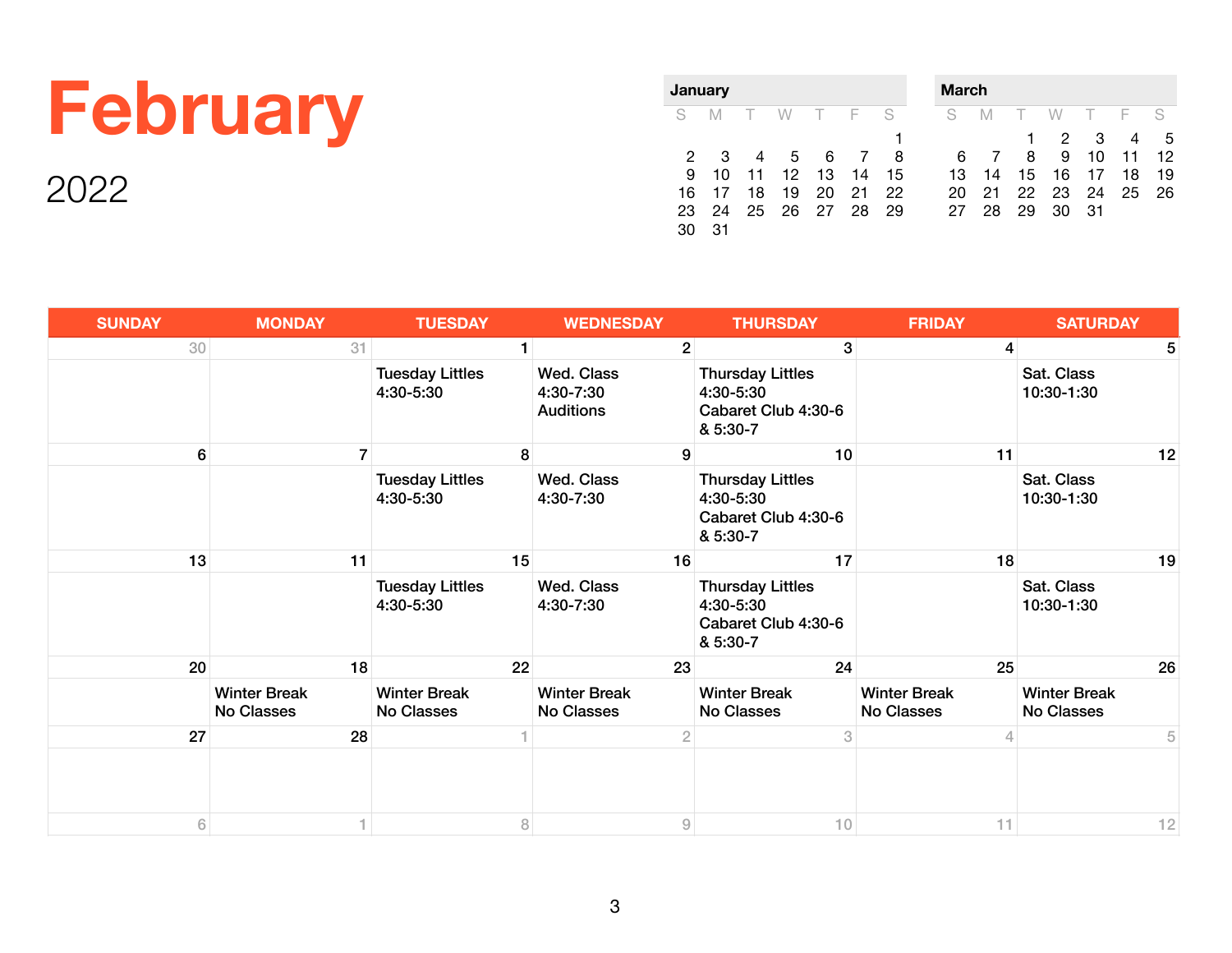| <b>SUNDAY</b> | <b>MONDAY</b> | <b>TUESDAY</b> | <b>WEDNESDAY</b> | <b>THURSDAY</b> | <b>FRIDAY</b> | <b>SATURDAY</b> |
|---------------|---------------|----------------|------------------|-----------------|---------------|-----------------|
|               |               |                |                  |                 |               |                 |
|               |               |                |                  |                 |               |                 |
|               |               |                |                  |                 |               |                 |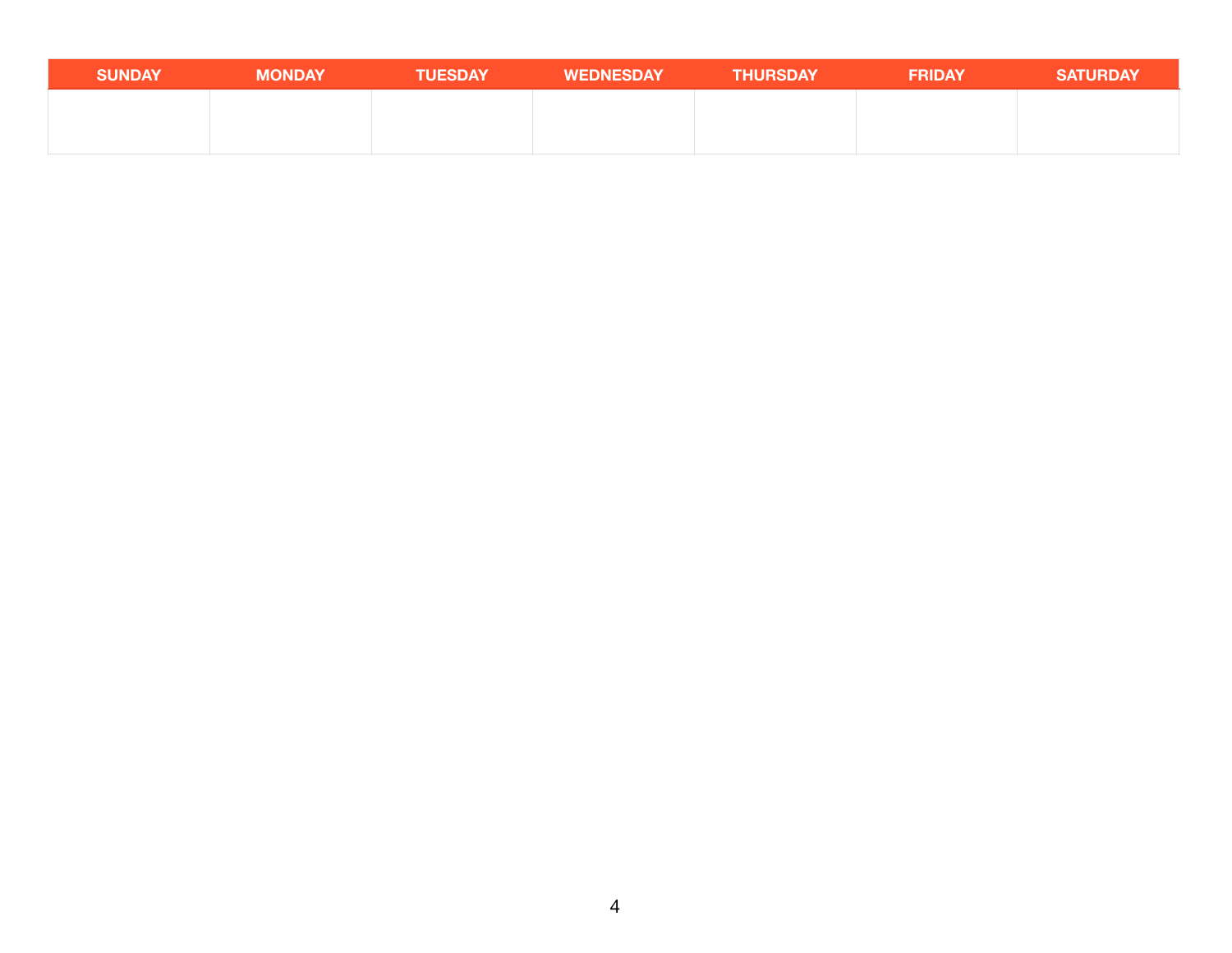## **March**

| <b>February</b> |    |      |    |      |     |    |  |  |  |
|-----------------|----|------|----|------|-----|----|--|--|--|
| S               | M  | - F. | W  | - F. | - F | S  |  |  |  |
|                 |    | 1.   | 2  | З    |     | 5  |  |  |  |
| 6               | 7  | 8    | 9  | 10   | 11  | 12 |  |  |  |
| 13              | 14 | 15   | 16 | 17   | 18  | 19 |  |  |  |
| 20              | 21 | 22   | 23 | 24   | 25  | 26 |  |  |  |
| 27              | 28 |      |    |      |     |    |  |  |  |

| <b>April</b> |    |        |    |                |     |    |
|--------------|----|--------|----|----------------|-----|----|
| S            | M  | $\top$ | W. | $\top$         | - F | S  |
|              |    |        |    |                | 1   | 2  |
| 3            | 4  | 5      | 6  | $\overline{7}$ | 8   | 9  |
| 10           | 11 | 12     | 13 | 14             | 15  | 16 |
| 17           | 18 | 19     | 20 | 21             | 22  | 23 |
| 24           | 25 | 26     | 27 | 28             | 29  | 30 |

| <b>SUNDAY</b> | <b>MONDAY</b> | <b>TUESDAY</b>                      | <b>WEDNESDAY</b>                            | <b>THURSDAY</b>                                                                  | <b>FRIDAY</b>           | <b>SATURDAY</b>          |
|---------------|---------------|-------------------------------------|---------------------------------------------|----------------------------------------------------------------------------------|-------------------------|--------------------------|
| 27            | 28            | $\mathbf{1}$                        | 2 <sup>1</sup>                              | 3 <sup>1</sup>                                                                   | $\overline{\mathbf{4}}$ | 5                        |
|               |               | <b>Tuesday Littles</b><br>4:30-5:30 | Wed. Class<br>4:30-7:30<br><b>Auditions</b> | <b>Thursday Littles</b><br>4:30-5:30<br>Cabaret Club 4:30-6<br>& 5:30-7          |                         | Sat. Class<br>10:30-1:30 |
| 6             | $\mathbf{7}$  | 8                                   | 9                                           | 10                                                                               | 11                      | 12                       |
|               |               | <b>Tuesday Littles</b><br>4:30-5:30 | Wed. Class<br>4:30-7:30                     | <b>Thursday Littles</b><br>4:30-5:30<br><b>No Cabaret Club</b><br><b>Tonight</b> |                         | Sat. Class<br>10:30-1:30 |
| 13            | 11            | 15                                  | 16                                          | 17                                                                               | 18                      | 19                       |
|               |               | <b>Tuesday Littles</b><br>4:30-5:30 | Wed. Class<br>4:30-7:30                     | <b>Thursday Littles</b><br>4:30-5:30<br>Cabaret Club 4:30-6<br>& 5:30-7          |                         | Sat. Class<br>10:30-1:30 |
| 20            | 18            | 22                                  | 23                                          | 24                                                                               | 25                      | 26                       |
|               |               | <b>Tuesday Littles</b><br>4:30-5:30 | Wed. Class<br>4:30-7:30                     | <b>Thursday Littles</b><br>4:30-5:30<br><b>No Cabaret Club</b><br>Tonight        |                         | Sat. Class<br>10:30-1:30 |
| 27            | 28            | 29                                  | 30                                          | 31                                                                               |                         | $\overline{2}$           |
|               |               | <b>Tuesday Littles</b><br>4:30-5:30 | Wed. Class<br>4:30-7:30                     | <b>Thursday Littles</b><br>4:30-5:30<br><b>No Cabaret Club</b><br><b>Tonight</b> |                         | Sat. Class<br>10:30-1:30 |
| 3             |               | 5                                   | $6\,$                                       | 7 <sup>1</sup>                                                                   | 8                       | $\mathcal G$             |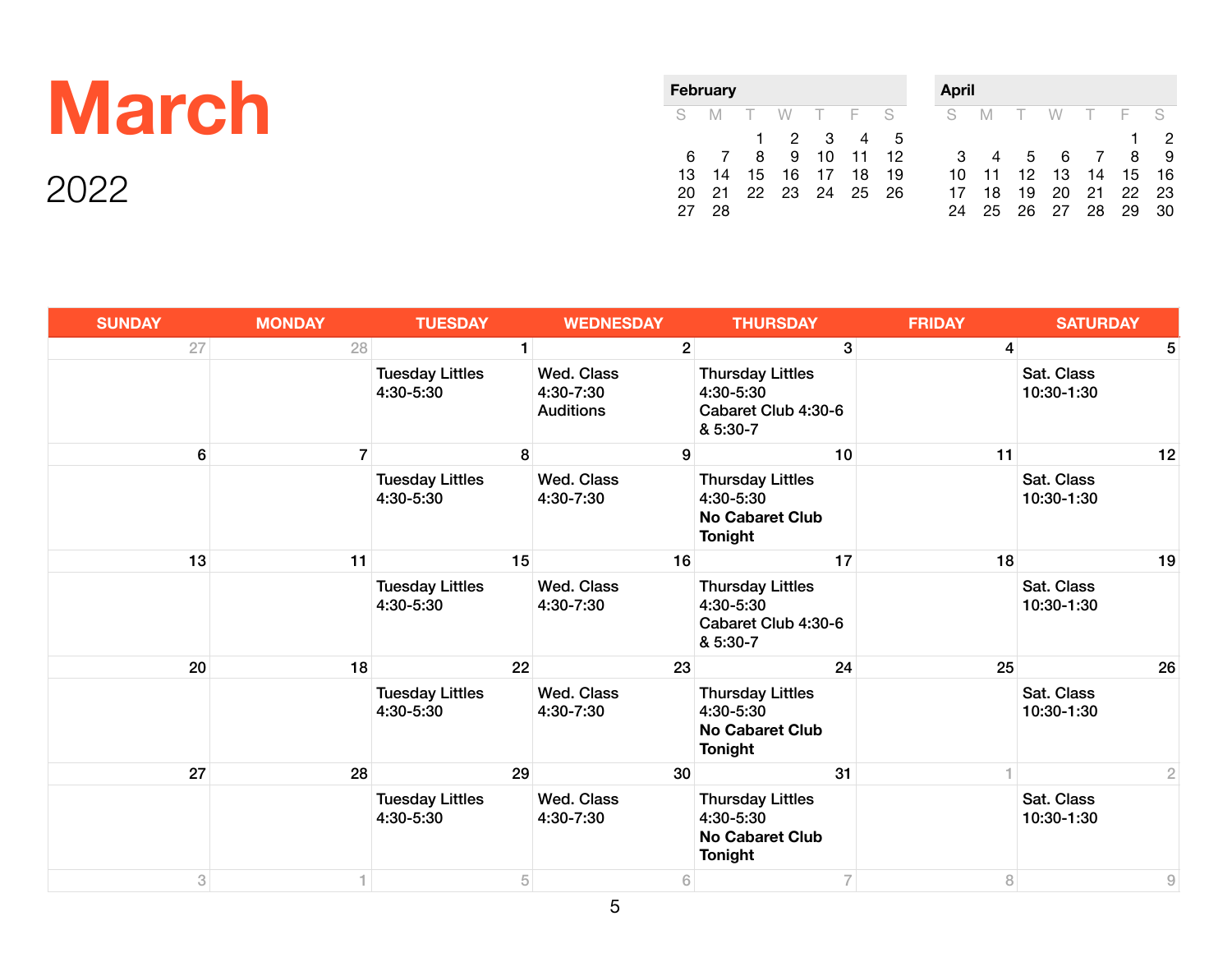| <b>SUNDAY</b> | <b>MONDAY</b> | <b>TUESDAY</b> | <b>WEDNESDAY</b> | <b>THURSDAY</b> | <b>FRIDAY</b> | <b>SATURDAY</b> |
|---------------|---------------|----------------|------------------|-----------------|---------------|-----------------|
|               |               |                |                  |                 |               |                 |
|               |               |                |                  |                 |               |                 |
|               |               |                |                  |                 |               |                 |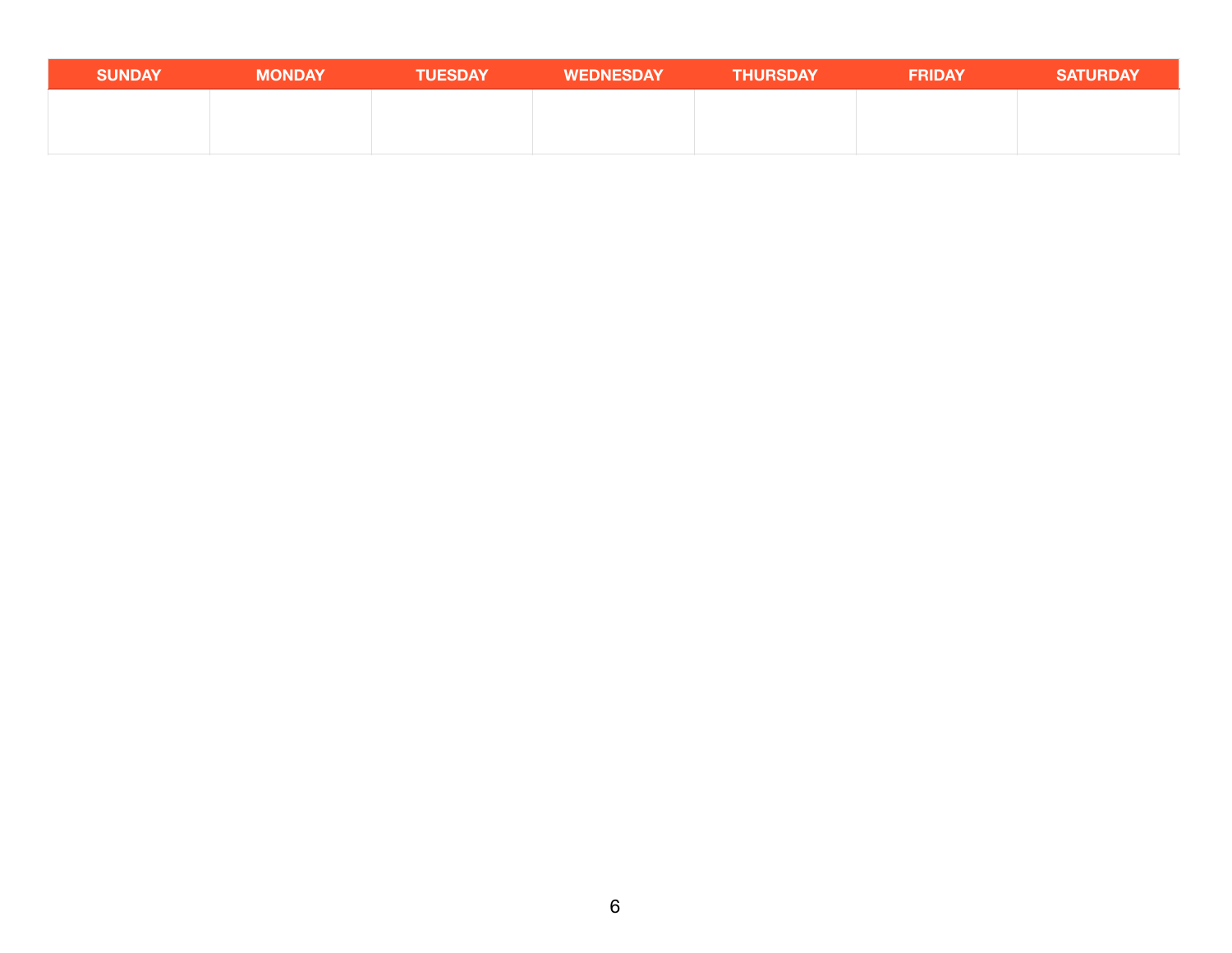|              | <b>March</b> |                            |  |             |  |  |           |  |
|--------------|--------------|----------------------------|--|-------------|--|--|-----------|--|
| <b>April</b> |              | S M T W T F S              |  |             |  |  | 1 2 3 4 5 |  |
|              | 13.          | 6 7 8 9 10 11<br>- 14      |  | 15 16 17 18 |  |  | 12<br>19  |  |
| 2022         | 27           | 20 21 22 23 24 25 26<br>28 |  | 29 30 31    |  |  |           |  |

| May |    |    |     |        |     |    |
|-----|----|----|-----|--------|-----|----|
| S   | M  | T  | W . | $\top$ | - F | S  |
| 1   | 2  | 3  | 4   | 5      | 6   |    |
| 8   | 9  | 10 | 11  | 12     | 13  | 14 |
| 15  | 16 | 17 | 18  | 19     | 20  | 21 |
| 22  | 23 | 24 | 25  | -26    | 27  | 28 |
| 29  | 30 | 31 |     |        |     |    |

| <b>SUNDAY</b>                      | <b>MONDAY</b>   | <b>TUESDAY</b>                      | <b>WEDNESDAY</b>        | <b>THURSDAY</b>                                                         | <b>FRIDAY</b>                          | <b>SATURDAY</b>          |
|------------------------------------|-----------------|-------------------------------------|-------------------------|-------------------------------------------------------------------------|----------------------------------------|--------------------------|
| 27                                 | 28              | 29                                  | 30                      | 31                                                                      | $\mathbf{1}$                           | 2                        |
|                                    |                 |                                     |                         |                                                                         |                                        | Sat. Class<br>10:30-1:30 |
| $\boldsymbol{3}$                   | $\vert 4 \vert$ | 5                                   | 6                       | $\overline{7}$                                                          | 8                                      | 9                        |
|                                    |                 | <b>Tuesday Littles</b><br>4:30-5:30 | Wed. Class<br>4:30-7:30 | <b>Thursday Littles</b><br>4:30-5:30<br>Cabaret Club 4:30-6<br>& 5:30-7 |                                        | Sat. Class<br>10:30-1:30 |
| 10                                 | 11              | 12                                  | 13                      | 14                                                                      | 15                                     | 16                       |
|                                    |                 | <b>Tuesday Littles</b><br>4:30-5:30 | Wed. Class<br>4:30-7:30 | <b>Thursday Littles</b><br>4:30-5:30<br>Cabaret Club 4:30-6<br>& 5:30-7 | <b>Spring Break</b><br><b>Starts</b>   | No class                 |
| 17                                 | 18              | 19                                  | 20                      | 21                                                                      | 22                                     | 23                       |
|                                    |                 | No Class                            | No Class                | No Class                                                                |                                        | No Class                 |
| 24                                 | 28              | 26                                  | 27                      | 28                                                                      | 29                                     | 30                       |
| <b>Spring Break</b><br><b>Ends</b> |                 | <b>Tuesday Littles</b><br>4:30-5:30 | Wed. Class<br>4:30-7:30 | <b>Thursday Littles</b><br>4:30-5:30<br>Cabaret Club 4:30-6<br>& 5:30-7 | <b>Cabaret Club</b><br>Performance 7pm | Sat. Class<br>10:30-1:30 |
|                                    |                 | 3                                   | 4                       | 5                                                                       | 6                                      | 7                        |
|                                    |                 |                                     |                         |                                                                         |                                        |                          |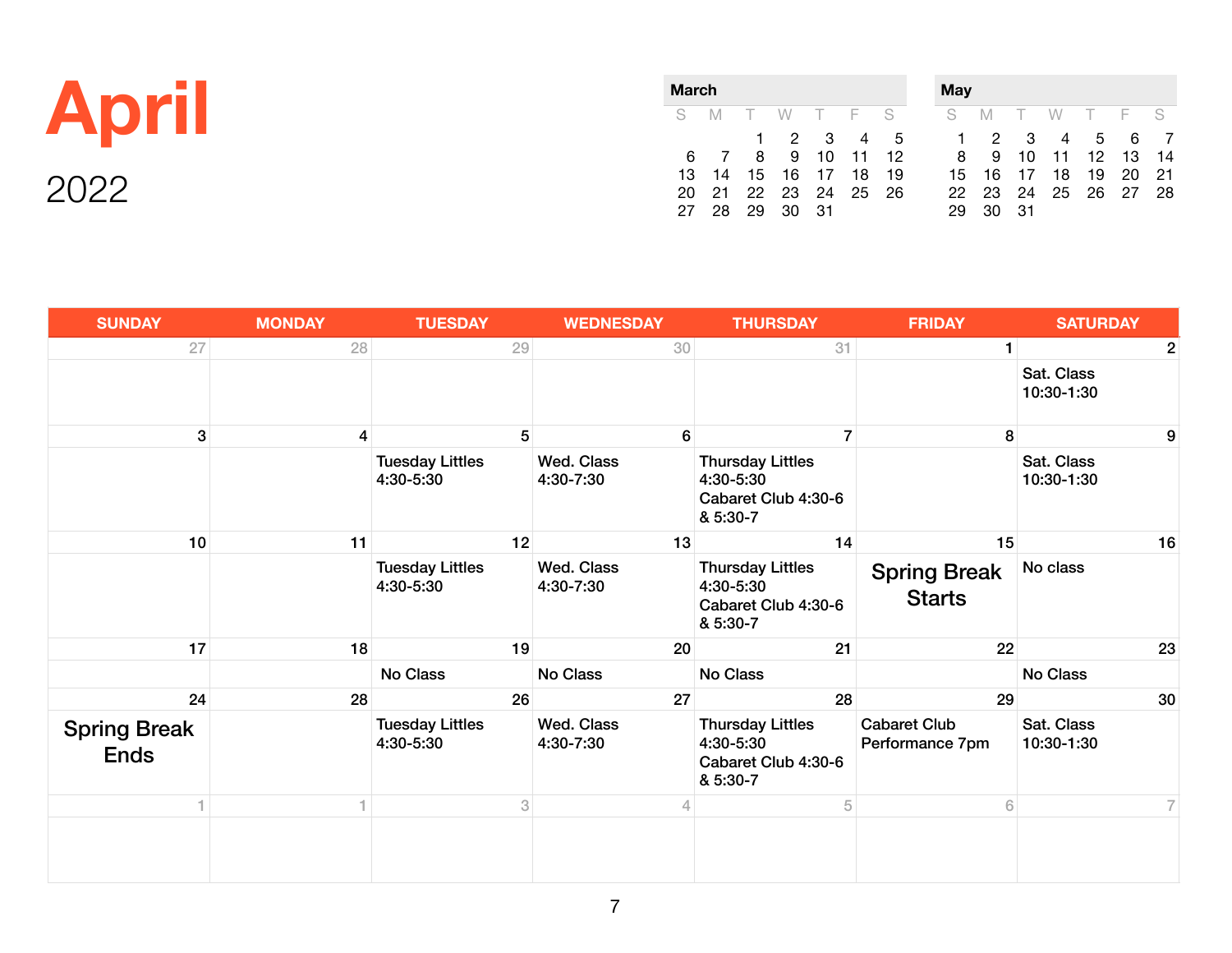|      | April |  |  |                                                    | June                                                                                                                                                    |  |                                        |  |  |  |  |  |  |
|------|-------|--|--|----------------------------------------------------|---------------------------------------------------------------------------------------------------------------------------------------------------------|--|----------------------------------------|--|--|--|--|--|--|
|      |       |  |  |                                                    | SMTWTFS SMTWTFS                                                                                                                                         |  |                                        |  |  |  |  |  |  |
| ついつつ |       |  |  | 17 18 19 20 21 22 23<br>24  25  26  27  28  29  30 | $\begin{array}{cccccccccccccc} 1 & 2 & & & & & 1 & 2 & 3 & 4 \end{array}$<br>3 4 5 6 7 8 9 5 6 7 8 9 10 11<br>10 11 12 13 14 15 16 12 13 14 15 16 17 18 |  | 19 20 21 22 23 24 25<br>26 27 28 29 30 |  |  |  |  |  |  |

| <b>SUNDAY</b>                                                                                                                  | <b>MONDAY</b>  | <b>TUESDAY</b>                      | <b>WEDNESDAY</b>               | <b>THURSDAY</b>                                                              | <b>FRIDAY</b>                                                                  | <b>SATURDAY</b>                                                                                                              |
|--------------------------------------------------------------------------------------------------------------------------------|----------------|-------------------------------------|--------------------------------|------------------------------------------------------------------------------|--------------------------------------------------------------------------------|------------------------------------------------------------------------------------------------------------------------------|
| $\mathbf{1}$                                                                                                                   | 2 <sup>1</sup> | 3 <sup>1</sup>                      | $\overline{4}$                 | 5 <sup>1</sup>                                                               | $6\phantom{1}$                                                                 | 7                                                                                                                            |
|                                                                                                                                |                | <b>Tuesday Littles</b><br>4:30-5:30 | <b>Wed. Class</b><br>4:30-7:30 | <b>Thursday Littles</b><br>4:30-5:30                                         |                                                                                | Sat. Class<br>10:30-1:30                                                                                                     |
| 8                                                                                                                              | 9              | 10                                  | 11                             | 12                                                                           | 13                                                                             | 14                                                                                                                           |
|                                                                                                                                |                | <b>Tuesday Littles</b><br>4:30-5:30 | <b>Wed. Class</b><br>4:30-7:30 | <b>Thursday Littles</b><br>4:30-5:30                                         |                                                                                | Sat. Class<br>10:30-1:30                                                                                                     |
| 15                                                                                                                             | 11             | 17                                  | 18                             | 19                                                                           | 20                                                                             | 21                                                                                                                           |
|                                                                                                                                |                |                                     |                                | <b>Dress Rehearsal</b><br>4:30-8pm<br>Saturday and<br><b>Tuesday Littles</b> | <b>Dress Rehearsal</b><br>4:30-8pm<br>Wednesday and<br><b>Thursday Littles</b> | Cinderella<br>Performances<br>2p & 5p.<br><b>Saturday Class Call</b><br>time 12pm<br><b>Tuesday Littles Call</b><br>Time 1pm |
| 22                                                                                                                             | 18             | 24                                  | 25                             | 26                                                                           | 27                                                                             | 28                                                                                                                           |
| Cinderella<br>Performances<br>2p & 5p.<br><b>Wednesday Class</b><br>Call time 12pm<br><b>Thursday Littles Call</b><br>Time 1pm |                |                                     |                                |                                                                              |                                                                                |                                                                                                                              |
| 29                                                                                                                             | 28             | 31                                  |                                | $\overline{2}$                                                               | 3                                                                              | 4                                                                                                                            |
|                                                                                                                                |                |                                     |                                |                                                                              |                                                                                |                                                                                                                              |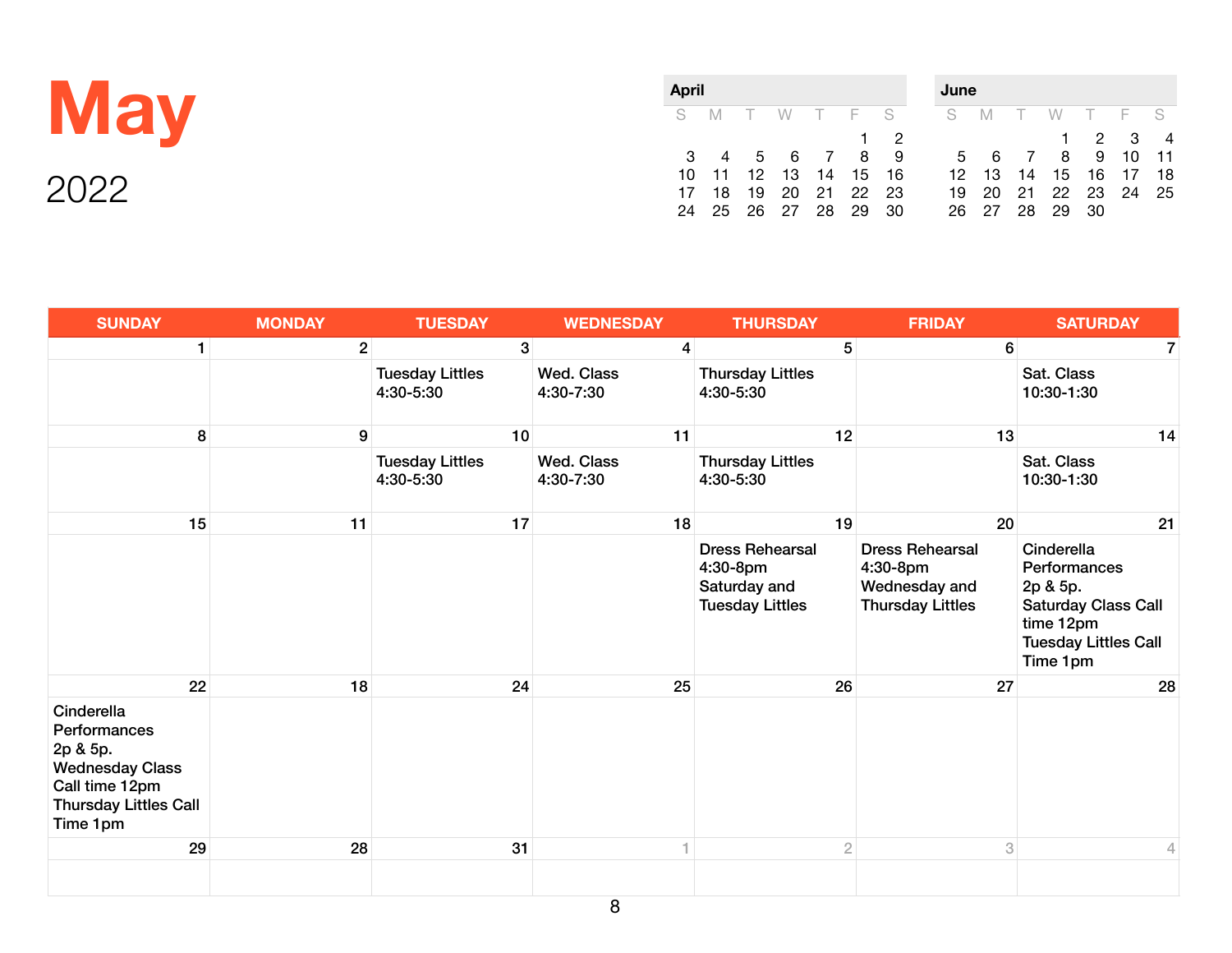| <b>SUNDAY</b> | <b>MONDAY</b> | <b>TUESDAY</b> | <b>WEDNESDAY</b> | <b>THURSDAY</b> | <b>FRIDAY</b> | <b>SATURDAY</b> |
|---------------|---------------|----------------|------------------|-----------------|---------------|-----------------|
|               |               |                |                  |                 |               |                 |
|               |               |                |                  |                 |               |                 |
|               |               |                |                  |                 |               |                 |
|               |               |                |                  |                 |               |                 |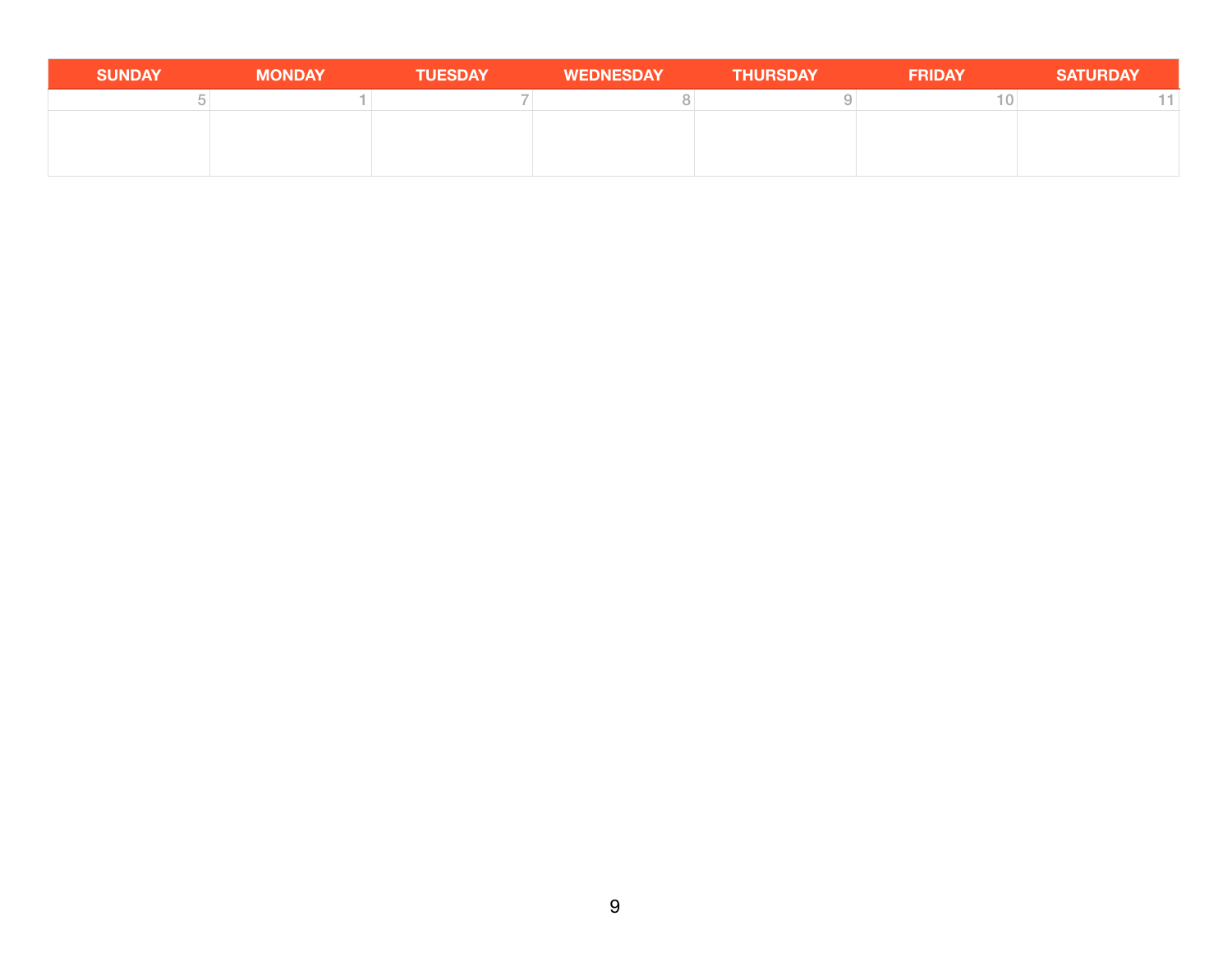| Jun |
|-----|
|-----|

| May |    |          |          |                 |    |      |
|-----|----|----------|----------|-----------------|----|------|
| S.  | M  |          | T W T F  |                 |    | -S   |
|     | 2  | 3        | 4        | $5\overline{)}$ | 6  |      |
| 8   | 9  |          | 10 11 12 |                 | 13 | 14   |
| 15  |    | 16 17 18 |          | 19              | 20 | - 21 |
| 22  | 23 | 24       | 25 26 27 |                 |    | 28   |
| 29  | 30 | - 31     |          |                 |    |      |

| July |    |                 |    |                |    |    |
|------|----|-----------------|----|----------------|----|----|
| S    | M  | $\top$          | W  | $T-F$          |    | S  |
|      |    |                 |    |                | 1  | 2  |
| З    |    | $5\overline{)}$ | 6  | $\overline{7}$ | 8  | 9  |
| 10   | 11 | 12              | 13 | 14             | 15 | 16 |
| 17   | 18 | 19              | 20 | 21             | 22 | 23 |
| 24   | 25 | 26              | 27 | 28             | 29 | 30 |
| 31   |    |                 |    |                |    |    |

| <b>SUNDAY</b>             | <b>MONDAY</b>    | <b>TUESDAY</b> | <b>WEDNESDAY</b> | <b>THURSDAY</b>  | <b>FRIDAY</b>  | <b>SATURDAY</b>            |
|---------------------------|------------------|----------------|------------------|------------------|----------------|----------------------------|
| 29                        | 30               | 31             | $\mathbf{1}$     | $\overline{2}$   | 3 <sup>1</sup> | 4                          |
|                           |                  |                |                  |                  |                |                            |
| 5 <sup>1</sup>            | $6 \overline{6}$ | $\overline{7}$ | 8                | $\boldsymbol{9}$ | 10             | 11                         |
|                           |                  |                |                  |                  |                |                            |
| 12                        | 11               | 14             | 15               | 16               | 17             | 18                         |
|                           |                  |                |                  |                  |                |                            |
| 19                        | 18               | 21             | 22               | 23               | 24             | 25                         |
|                           |                  |                |                  |                  |                |                            |
| 26                        | 28               | 28             | 29               | 30               | н              | $\sqrt{2}$                 |
|                           |                  |                |                  |                  |                |                            |
| $\ensuremath{\mathbf{3}}$ |                  | $\sqrt{5}$     | $\,$ 6 $\,$      | $\overline{7}$   | $\, 8$         | $\ensuremath{\mathcal{G}}$ |
|                           |                  |                |                  |                  |                |                            |